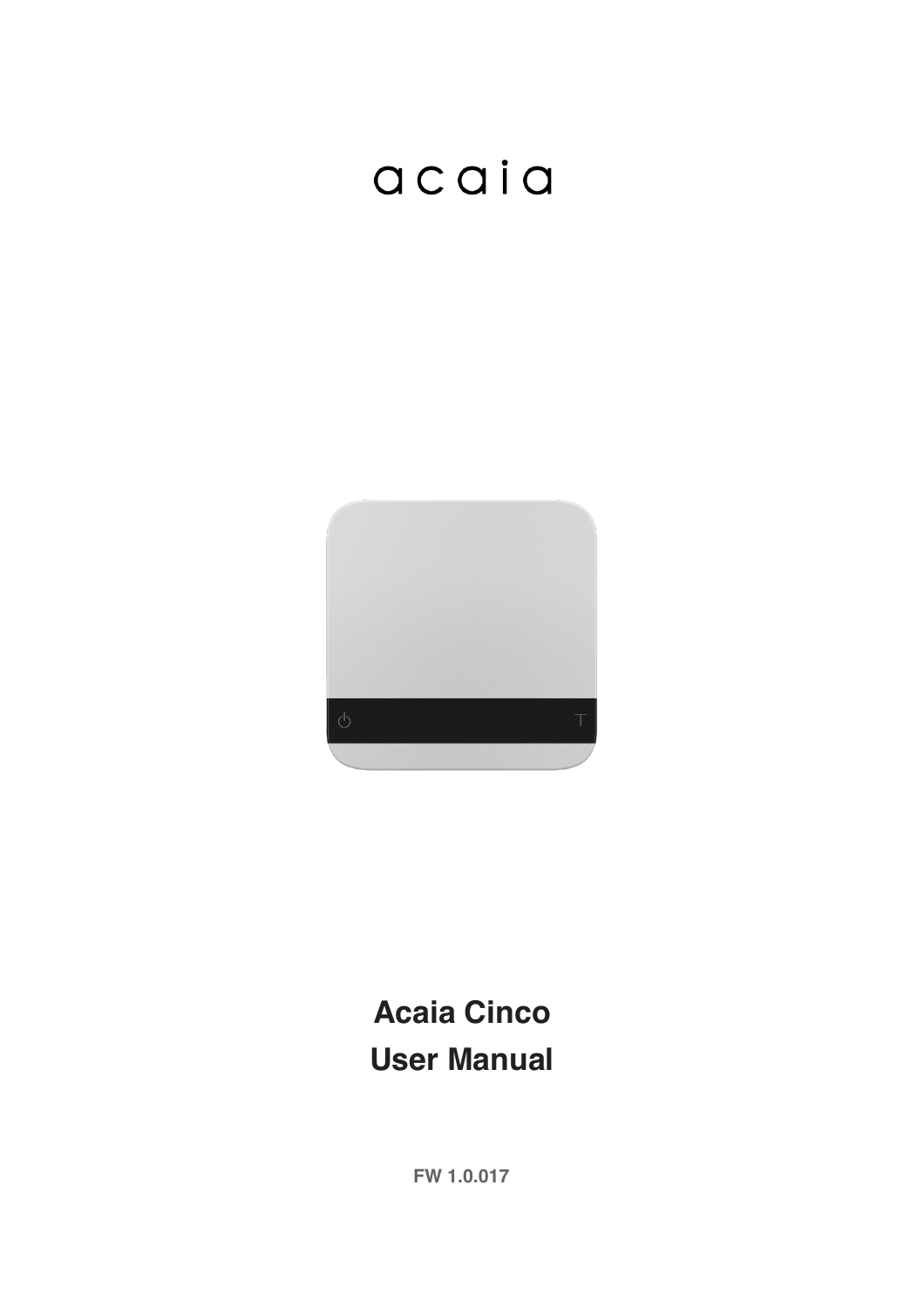## **Contents**

| 3                       | In the Box                      |
|-------------------------|---------------------------------|
| 3                       | Introduction                    |
| 3                       | Scale overview                  |
| $\overline{\mathbf{4}}$ | <b>Getting Started</b>          |
| $\overline{4}$          | Setting up your Cinco           |
| 4                       | Power on/off                    |
| $\overline{4}$          | Tare weight                     |
| $\overline{4}$          | Switch mode                     |
| 4                       | Toggle units                    |
| 5                       | <b>Product Care Information</b> |
| 5                       | Charging the battery            |
| 5                       | Calibration                     |
| 6                       | <b>Mode Introduction</b>        |
| 6                       | Mode 1 - Weighing Mode          |
| 6                       | Mode 2 - Dual Display Mode      |
| $\overline{7}$          | Mode 3 - Auto Start Mode        |
| 8                       | Configuration                   |
| 11                      | <b>Appendix</b>                 |
| 11                      | <b>Button functions</b>         |
| 12                      | <b>LED</b> indicators           |
| 13                      | Error codes                     |
| 13                      | Update mode                     |
|                         |                                 |

#### 14 Specifications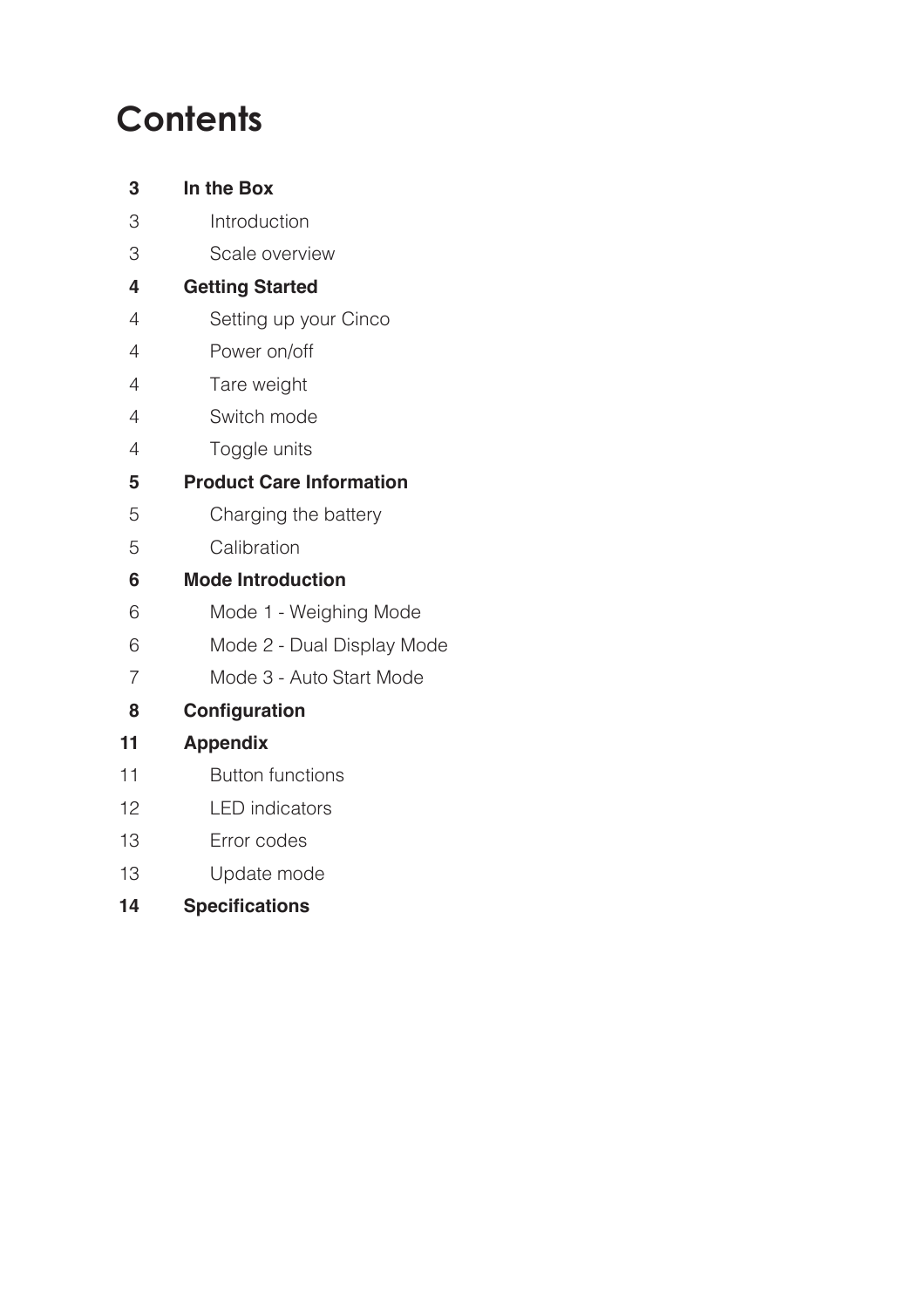## **In the Box**

#### **Introduction**

The instructions in this user manual apply to the Acaia Cinco. You have purchased a quality precision weighing scale that requires handling with care. Make sure to read through this user manual prior to using the scale. Start by checking that your Acaia Cinco box contains all the parts listed below:

- Acaia Cinco Scale  **Micro USB Charging Cable**
- **Acaia Cinco Carrying Case Acaia 5th Anniversary Pin Set**
- 
- **Acaia Scale Weight 100 g**

Next, follow the instructions in Getting Started to begin using your scale. To take full advantage of the Cinco's many features, carefully read through the manual, which contains step-by-step procedures, examples, and other information.

**Warning: Incorrect handling of this product could result in personal injury or physical damage.**

#### **Scale overview**



**\*Note: For the best performance, place the weight in the center of the weighing pan.**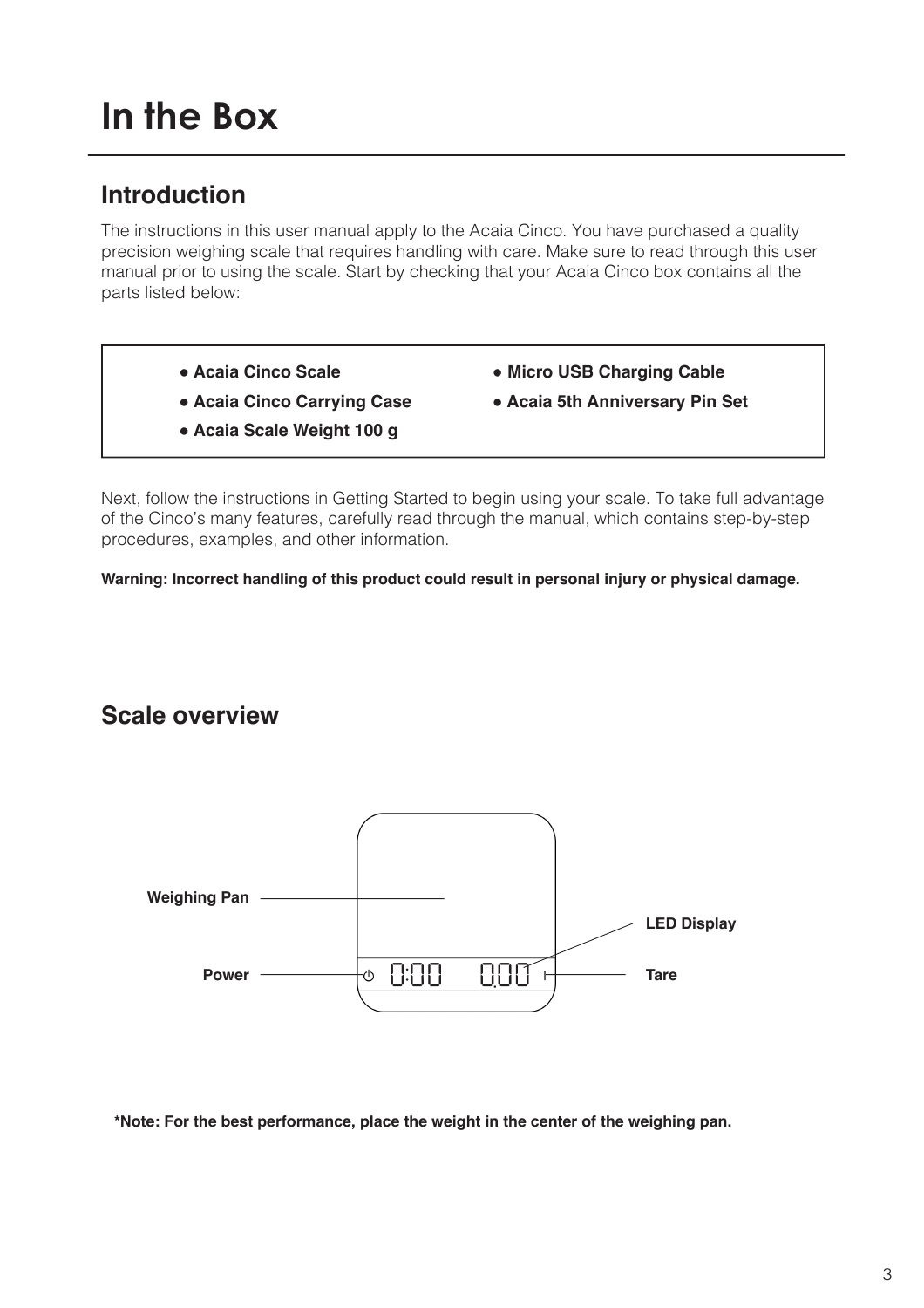## **Getting Started**

#### **Setting up your Cinco**



Select a horizontal surface that is stable and vibration free to set up the scale.

#### **Power on/off**



[Press] (b) to turn on the scale. [Double tap]  $\bigcirc$  to turn off the scale.

#### **Tare weight**

[Short press]  $\top$  to tare/zero the weight.



**Switch mode**



I ress and hold] (b) to switch modes.

\* Please see the "Mode Introduction" section for more details.

#### **Toggle units**

[Press and hold]  $\top$  to toggle units.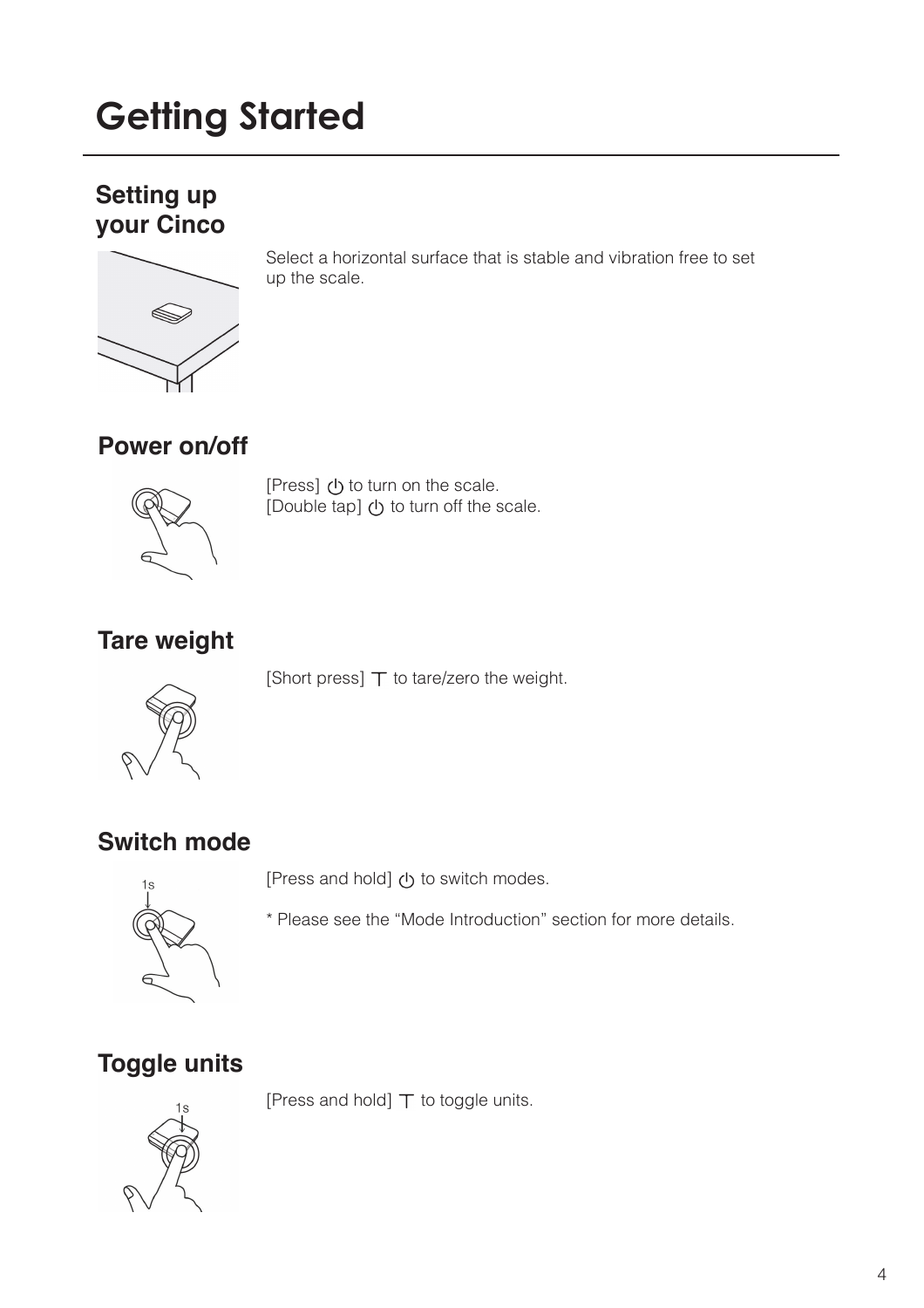## **Product Care Information**

#### **Charging the battery**

• You can charge the battery by plugging the USB cable into any of the power supplies listed below:

- A computer
- A USB wall-charger with an output of 5 volts and 1 amp
- A DC car-charger with an output of 5 volts and 1 amp

• It takes about 1-2 hours to fully charge the battery. Try not to let the battery completely run out before charging. Charge as needed.

• Remaining battery power percentage can be viewed via the Acaia apps.



**\* Note: Using a non-certifed charger could damage your Acaia scale's circuit board or battery.**

#### **Calibration**



Turn on the Acaia Cinco.



Make sure the scale is in the weighing mode and the unit is set to 'gram', then tap 'T' button rapidly.



 $\int$ 100g  $-$ End $-$ 

**Turn on scale Tap T button Scale displays "CAL" Place a weight** 

Keep tapping 'T' button until 'CAL' is shown on the display.

Place a 100 g weight on the scale and wait until the display shows '\_End\_'. Calibration is now complete.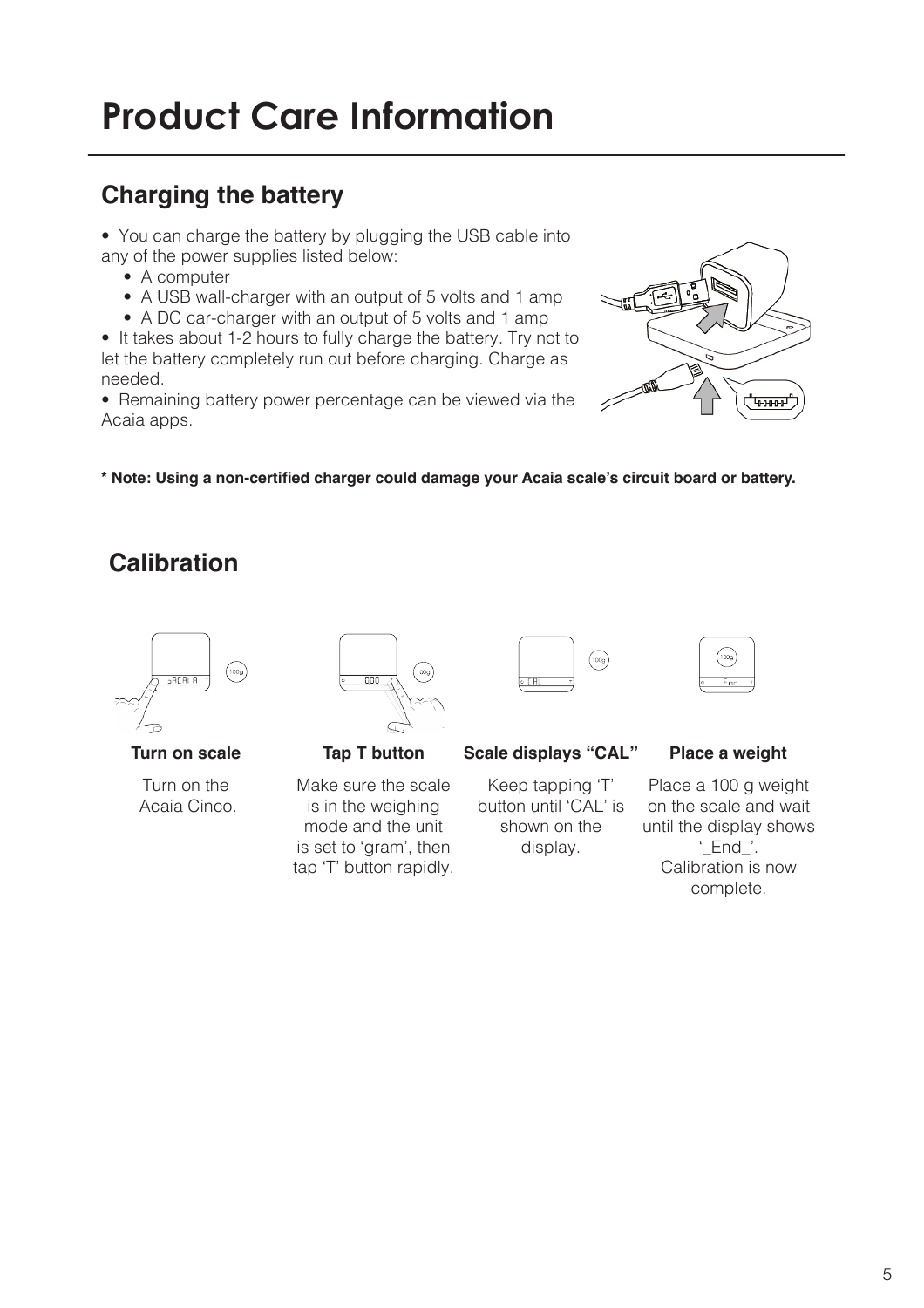#### **Mode 1 - Weighing Mode**



In the Weighing Mode, the scale will only display weight, in either grams or ounces.

- There are two different weighing units in the Weighing Mode: gram and ounce.
- The LED display shows  $[0.00]$  when the scale is measuring in grams.
- The LED display shows  $[0.0000]$  ] when the scale is measuring in ounces.

| <b>Action</b>       | <b>Operation</b>        |
|---------------------|-------------------------|
| <b>Tare</b>         | Tap Tare button         |
| Toggle Units g/oz   | Long press Tare button  |
| <b>Switch Modes</b> | Long press Power button |

**\*To change the default weighing unit to either gram or ounce, please see Default Unit Setting in the Confguration section (p. 8).**

#### **Mode 2 - Dual Display Mode**



In the Dual Display Mode, the scale displays  $[0:00 \quad 0.00]$ with a timer (left) and weight (right).

- There are two different weighing units in the Dual Display Mode: gram and ounce.
- When the scale is measuring in grams, the LED display shows  $[0:00 \quad 0.00]$ .
- When the scale is measuring in ounces, the LED display shows  $[0:00 0.000]$ .
- If the weight exceeds 500.00 grams, the scale will display  $\lceil 2 \rceil$  =  $\lceil 2 \rceil$ .
- The maximum time that can be displayed is 9 minutes and 59 seconds. When the limit is reached, the timer still goes up to until 999 minutes and 59 seconds. It can be observed through our iOS/Android App.

| <b>Action</b>                 | <b>Operation</b>            |
|-------------------------------|-----------------------------|
| <b>Start/Stop/Reset Timer</b> | Tap Power button            |
| Tare Operation                | Tap Tare button             |
| <b>Switch Mode</b>            | Press and hold Power button |
| Toggle Units g/oz             | Press and hold Tare Button  |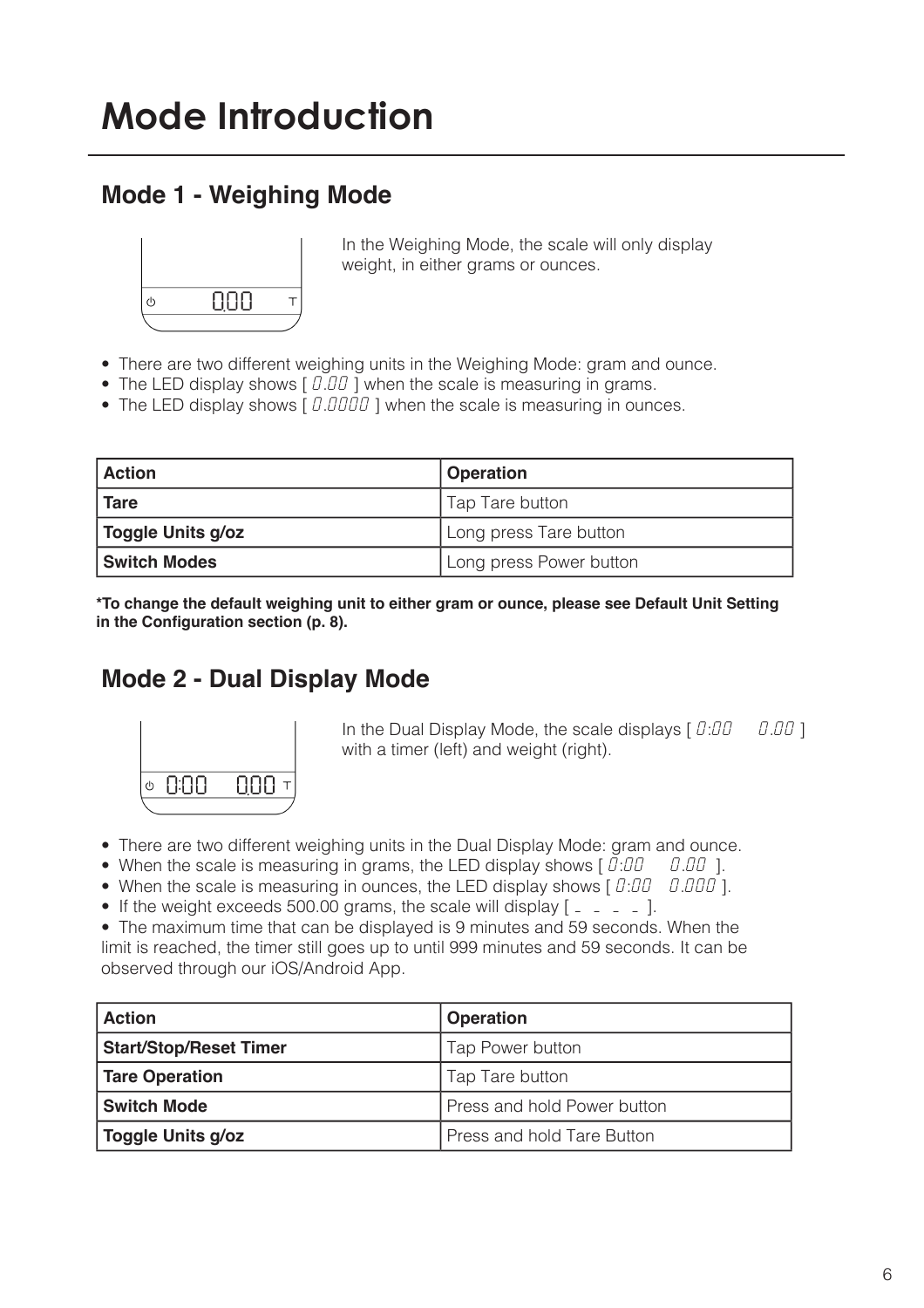#### **Mode 3 - Auto Start Mode**



This mode is designed for baristas who would like to measure the time of the shot starting from the first few drops of espresso. When a stable weight is detected, the scale will perform the auto tare operation. After the scale detects the espresso flow, the timer starts. The timer will stop when the espresso flow stops.

#### **Display**

• The LED display shows  $\begin{bmatrix} 0 & 0 \\ 0 & 0 \end{bmatrix}$  with the timer on the left and the weight on the right in grams.

• The LED display shows  $[00 0.0000 1]$  with the timer on the left and the weight on the right in ounces.

• The timer displays from  $[III]$  to  $[99]$  and then stops.

#### **Mode Description**

- The auto tare function operates when a stable weight is placed on the scale.
- The timer will start automatically when the flow of espresso is detected.





- This mode is designed to measure the time of the shot starting from the first few drops of espresso. 1
- Place a stable weight on the scale. 2





The scale will perform the auto tare function. 3



When the scale detects the espresso flow, the timer will start. 4

| <b>Action</b>                                                               | <b>Operation</b>                                    |
|-----------------------------------------------------------------------------|-----------------------------------------------------|
| <b>Start/Stop/Reset Timer</b><br>The timer will start when flow is detected |                                                     |
| <b>Tare</b>                                                                 | Tap Tare button                                     |
| <b>Reset Mode</b>                                                           | Double tap Tare button                              |
| <b>Stop Timer</b>                                                           | The timer will stop when flow is no longer detected |
| <b>Switch Mode</b>                                                          | Press and hold Power button                         |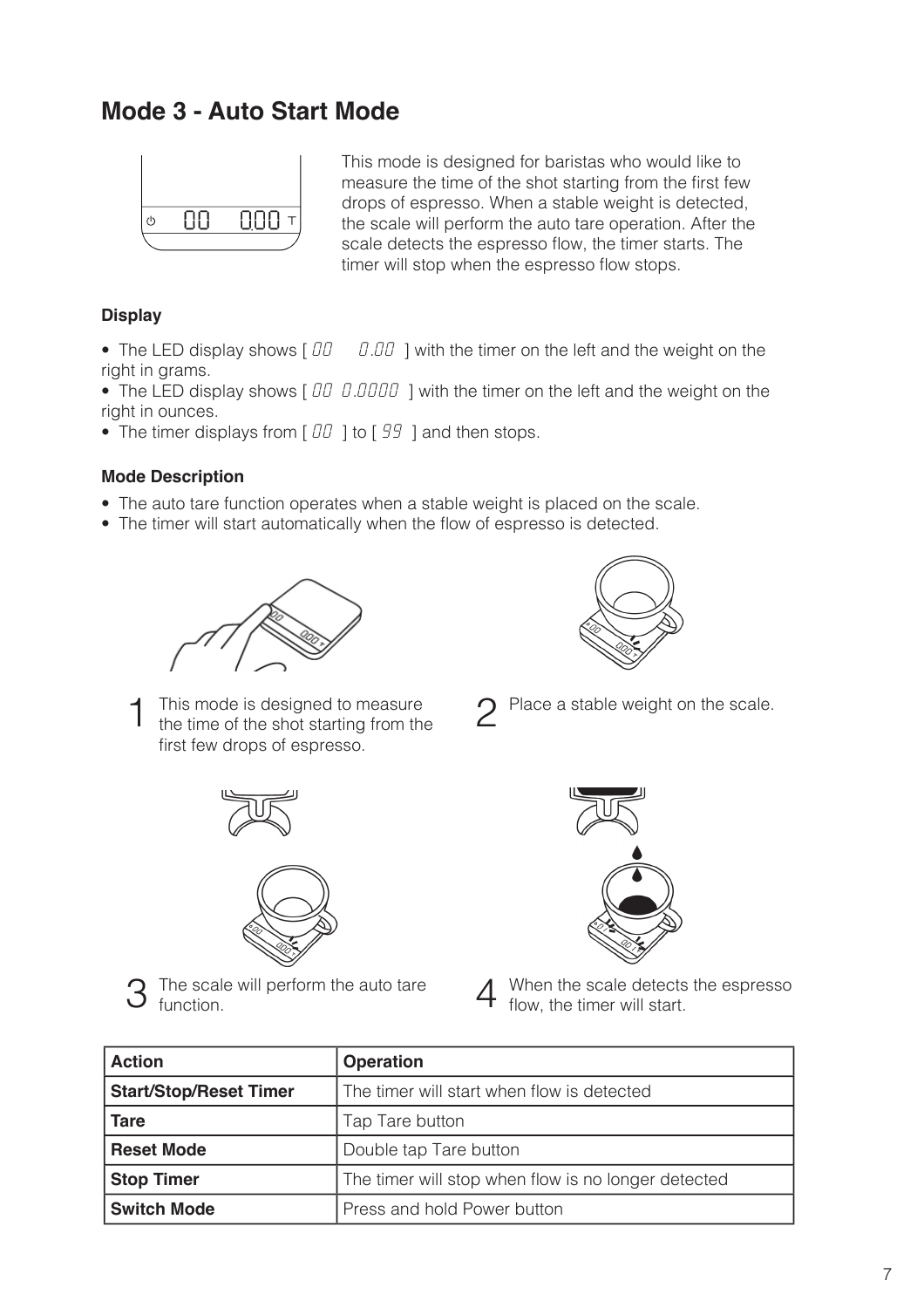## **Configuration**

#### **Enter settings**

1. Press and hold Power button while the LED display shows  $\left[\begin{array}{cc} \frac{\partial F}{\partial t} & \frac{\partial F}{\partial t} \\ \frac{\partial F}{\partial t} & \frac{\partial F}{\partial t} \end{array}\right]$  and then changes to  $[55E]$ .

2. Tap T button to enter Settings. The first setting is [  $5LEEP$  ].

3. Please refer to the following table for key operations.

| <b>Action</b>                  | <b>Operation</b>       |
|--------------------------------|------------------------|
| <b>Advance to Next Setting</b> | Tap Tare button        |
| <b>Enter Setting</b>           | Long Press Tare button |
| <b>Toggle Options</b>          | Tap Tare button        |
| <b>Save Option</b>             | Long Press Tare button |
| <b>Exit Settings</b>           | Tap Power button       |

#### **Settings menu**

| <b>Setting</b>                | <b>Display</b>   | <b>Options</b>              | <b>Default</b> |
|-------------------------------|------------------|-----------------------------|----------------|
| <b>Sleep Timer</b>            | <b>SLEEP</b>     | 5, 10, 20, 30, 60, Off      | 5              |
| <b>Zero Tracking</b>          | ErAcE            | 0.5 d, 1 d, 2 d, 3 d, Off   | 1 <sub>d</sub> |
| <b>Key Sound</b>              | <b>bEEP</b>      | On, Off                     | On             |
| <b>Zero Range</b>             | O.r AnGE         | 2, 100                      | 100            |
| <b>Weighing Filter</b>        | $F_1 \perp F_2$  | 2, 4, 6, 8, 16, 32, 64, 128 | 16             |
| <b>Default Weighing Unit</b>  | Uni E            | Gram, Ounce                 | Gram           |
| <b>Weighing Mode</b>          | $\Pi J dE_1$ /   | On, Off                     | On             |
| <b>Dual Display Mode</b>      | node_2           | On, Off                     | On             |
| <b>Auto Start Mode</b>        | NOdE_3           | On, Off                     | On             |
| <b>Bluetooth On/Off</b>       | <i>bt</i> - 5EE  | On, Off                     | On             |
| <b>Battery Saving</b>         | <b>b</b> REESRuE | 30, 90, 180, Off            | 90             |
| <b>Auto Start Sensitivity</b> | 5En5E            | $0.1$ g, $0.2$ g, Off       | Off            |
| <b>Auto Reset</b>             | <i>Auto</i> _rES | Off, 10, 30                 | 30             |
| <b>Reset to Default</b>       | r E SE E.d       | No, Yes                     |                |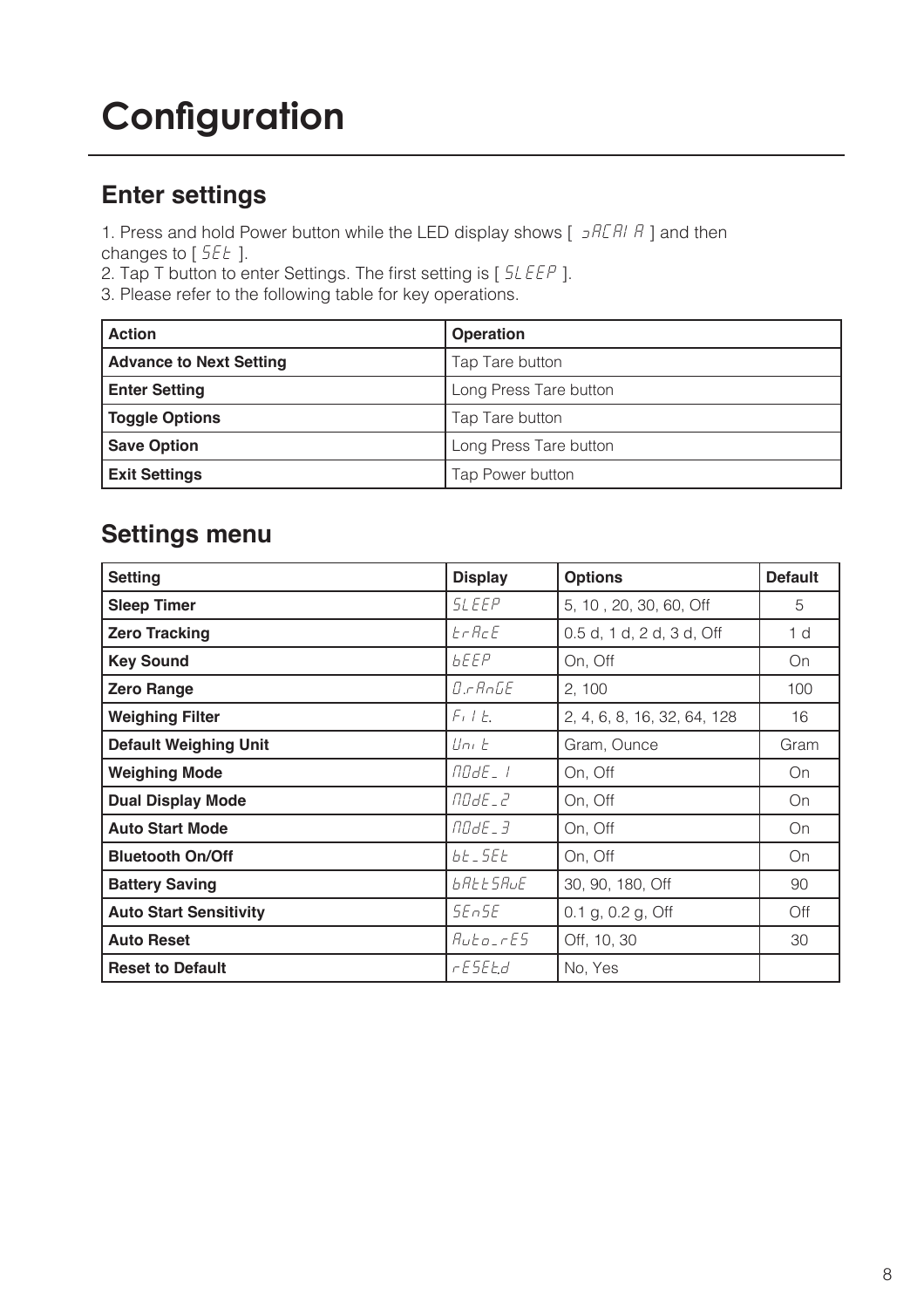### **Sleep Timer Setting [**  $5 \angle EEP$  **]**

1. Sleep Timer settings can also be configured in the Acaia apps.

2. The number indicates the amount of time before the scale automatically powers off. For example, when 10 is selected, the scale powers off after 10 minutes of being idle if the scale is disconnected from all mobile devices.

#### **Zero Tracking Setting [**  $tr$  **AcE** ]

1. Zero Tracking is a function for automatically maintaining the zero indication within certain limits. 2. Off: It is not recommended to turn off Zero Tracking because the zero indication can drift easily as the room temperature changes.

3. 0.5 d~3 d: Zero Tracking is measured in units of division, or "d". 1d is equal to 0.01 grams. For example, if Zero Tracking is set to 3 d, any weight less than .03 grams will automatically be zeroed. 4. 1 d is recommended in general for the Acaia Cinco.

#### **Key Sound Setting [**  $b \in \mathbb{R}^p$  **]**

1. Key Sound settings can also be configured in the Acaia apps.

2. Set the Key Sound function to on/off to enable/disable the beeping sound.

#### **Zero Range Setting [** $0$ **.** $\tau$ **<code>AnGE</code> ]**

1. The Zero Range setting determines the range for which the Tare button executes zero operation instead of tare operation.

2. When Zero Range is set to 2, the range for zero-setting will be 2% of the capacity, i.e.,  $\pm$  10 g for Acaia Cinco. By pressing the Tare button, any weight within  $\pm$  10 g is zeroed out by zero operation while any weight that lies outside the range is tared out by tare operation.

3. If Zero Range is set to 100, the range for zero-setting will be 100% of the capacity, i.e., ± 500 g for Acaia Cinco. Therefore, instead of tare operation, zero operation would be executed in this setting whenever the Tare button is pressed.

Notice: The difference between zero operation and tare operation is that zero operation would simply ignore the weight and display as 0 while tare operation would deduct the weight from the weighing result. However, zero operation does not increase the scale capacity.

### **Weighing Filter Setting [**Fɪ] 上.]

1. The Weighing Filter Setting determines the speed at which the load receptor responds to weight and determines the weighing value. The larger the number, the more stable but slower the weighing result will be. The number shown on the LED display indicates the current filter setting. 2. Press the Tare button to change the parameter.

#### **Default Unit Setting [**  $Uni \t I$ **]**

1. The Default Weighing Unit is set to grams if  $\lceil 9 \rceil$  is selected and ounce if  $\lceil 0e^2 \rceil$  is selected.

### **Weighing Mode Setting [ RODE 1]**

1. The Weighing Mode is set to On by default.

- On: The Weighing Mode is enabled.
- Off: The Weighing Mode is disabled.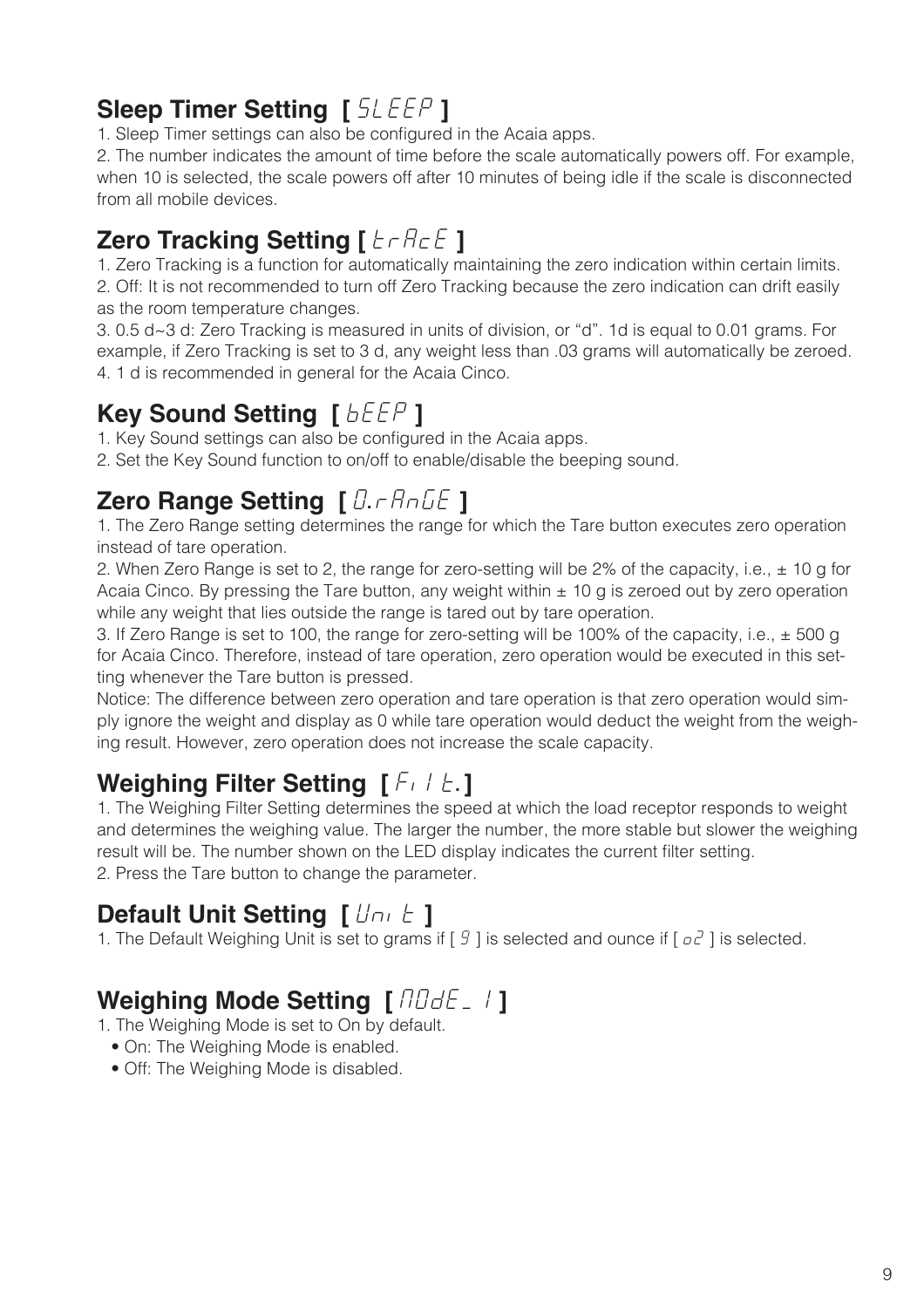#### **Dual Display Mode Setting [**  $100dE$  $2$  **]**

1. The Dual Display Mode is set to On by default.

- On: The Dual Display Mode is enabled.
- Off: The Dual Display Mode is disabled.

#### **Auto Start Mode Setting [**  $170dE - 3$  **]**

1. The Auto Start Mode is set to On by default.

- On: The Auto Start Mode is enabled.
- Off: The Auto Start Mode is disabled.

#### **Bluetooth Setup Setting [ bt \_ 5Et ]**

1. Off: Bluetooth is disabled. The scale does not allow any Bluetooth connection.

2. On: Bluetooth is enabled. The scale allows Bluetooth connection. The user may connect the scale with Acaia apps.

## **Battery Saving [**  $b$  *R*  $t$   $t$  5 *R*  $\omega$   $\in$  **]**

1. The Acaia Cinco will wait for the selected number of seconds to enter Battery Saving. The LED display will dim to save power.

2. The default length of time before entering Battery Saving is 90 seconds.

#### **Auto Start Sensitivity [** SEnSE **]**

1. Minimum weight is decreased for more sensitivity. This is ideal for slower espresso shots in the droplet icon modes. Stability depends on environmental noise.

2. The number indicates the sensitivity of flow detection in the droplet icon modes. Smaller value indicates higher sensitivity, but is recommended only for stable working environments.

3. Tap the Tare button to toggle through the options.

#### **Auto Reset [** Auto\_rES **]**

1. After a cup is removed, the timer will automatically reset. This setting gives you options on how long to wait before resetting. It enables the user to pull successive shots of espresso quickly in Auto Start Mode.

2. The number indicates the timeout value of timer reset after a cup is removed.

3. Tap the Tare button to toggle through the options.

### **Reset to Default Setting [** rESEE.d ]

1. Select  $[$   $4E5$   $]$  to set all settings to default value.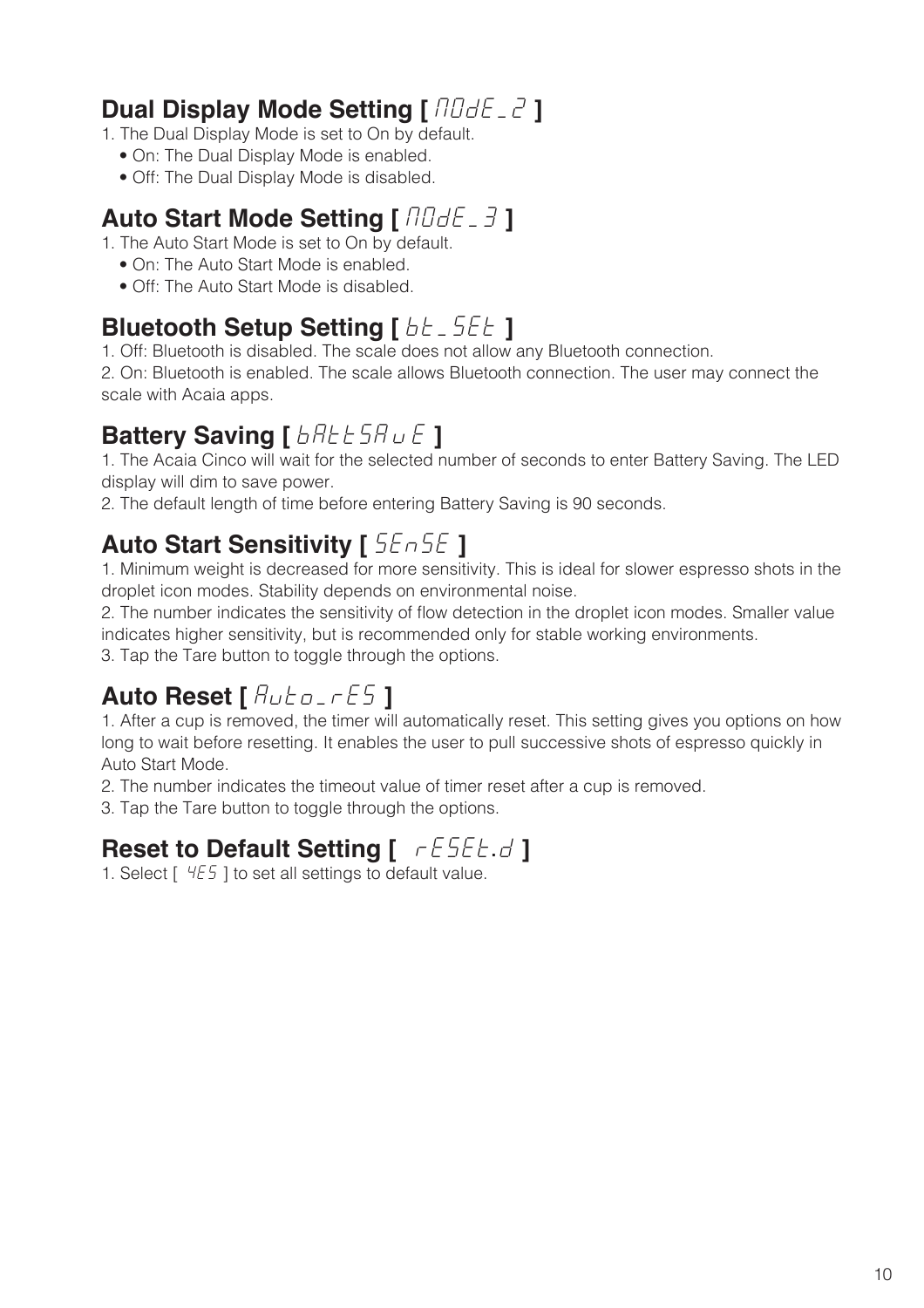

### **Button functions**

|                               | <b>Function</b>               | <b>Example</b>                                                                                        |
|-------------------------------|-------------------------------|-------------------------------------------------------------------------------------------------------|
| <b>Power</b><br><b>Button</b> | Turn on                       | Press and hold for 0.5 seconds to turn on<br>the scale.                                               |
|                               | Turn off                      | Double tap to turn off the scale.                                                                     |
|                               | Switch mode                   | While the scale is turned on, press and hold<br>for one second to switch modes.                       |
|                               | Start/Stop/Reset Timer        | Tap to start/stop/reset timer.                                                                        |
|                               | <b>Back</b>                   | While in Settings Menu, tap to go back to<br>Modes.                                                   |
| <b>Tare</b>                   | Tare                          | Tap to perform tare operation.                                                                        |
| <b>Button</b>                 | Toggle units                  | Long press to switch between gram and<br>ounce in Weighing Mode.                                      |
|                               | Switch option                 | While in Settings, tap to advance through<br>sub-menus. While in sub-menus, tap to<br>toggle options. |
|                               | Reset                         | While in Auto Start Mode, double tap to<br>reset the mode.                                            |
|                               | Confirm                       | While in Settings, press and hold for two<br>seconds to confirm the option selected in a<br>sub menu. |
|                               | <b>Enter Calibration Mode</b> | While in Weighing Mode, rapidly tap to<br>enter Calibration Mode.                                     |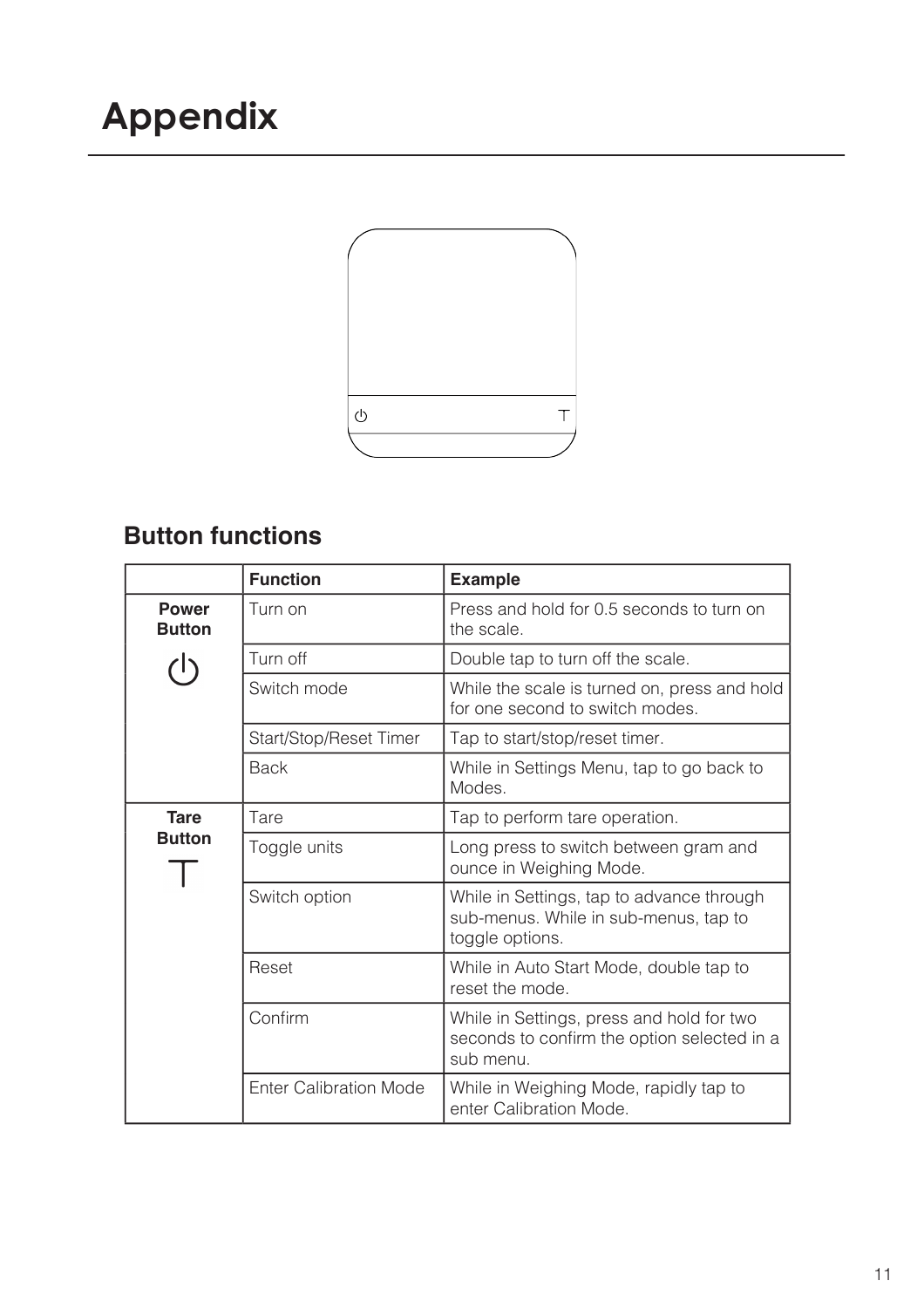#### **LED indicators**



#### **Battery Charge/Charge Error**

The LED indicator on the upper left turns on when the battery is charging and turns off when the battery is fully charged. The indicator starts flashing or does not light up when the USB cable malfunctions.

#### **Tare Operation/Bluetooth Connected**

The LED indicator on the lower left flashes when the Tare button is pressed or when Bluetooth is connected.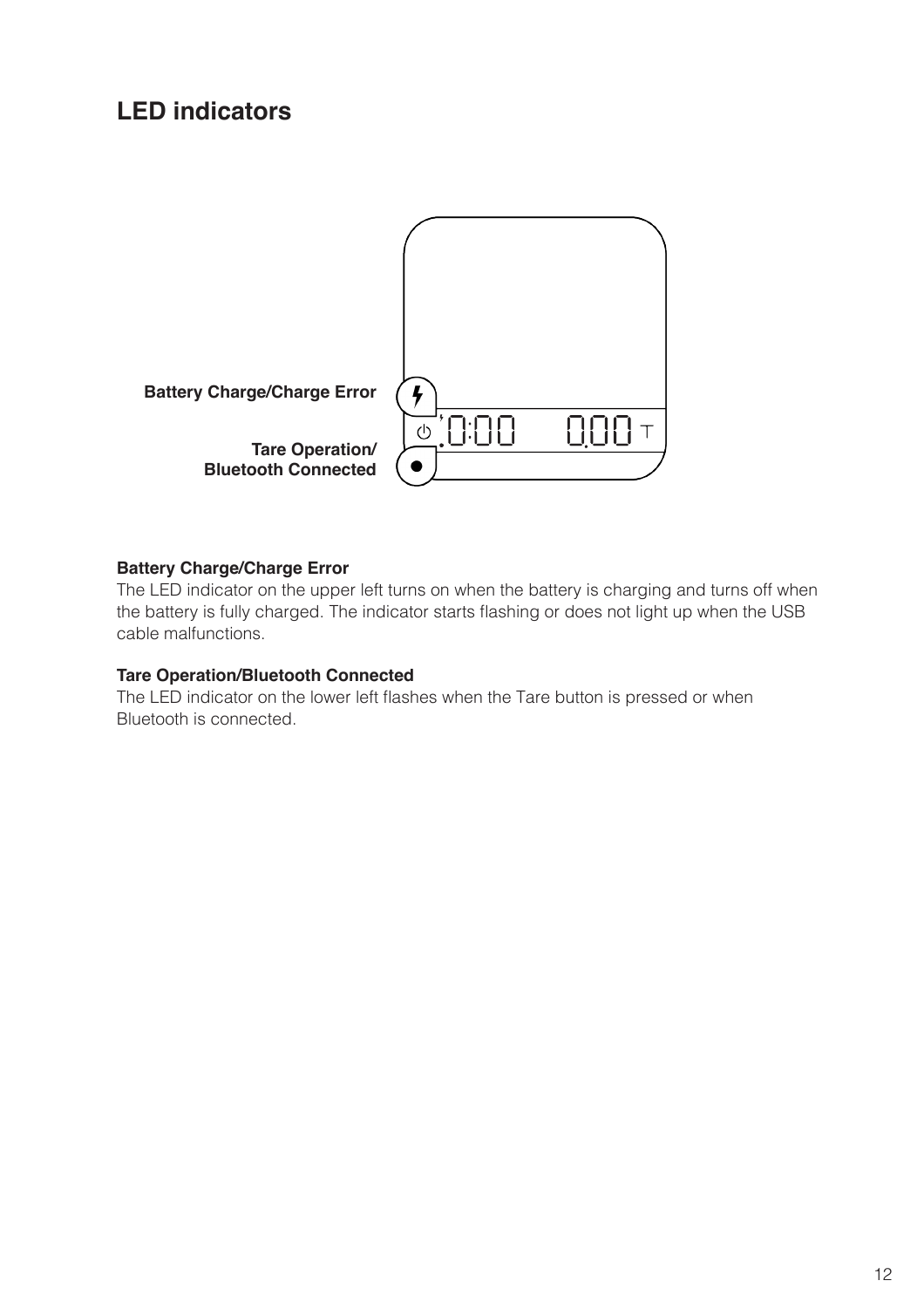#### **Error codes**

| <b>Error Code</b> | <b>Description</b>                                                                                                                                                |
|-------------------|-------------------------------------------------------------------------------------------------------------------------------------------------------------------|
| 100               | Access Code Error, unrecognized access code.                                                                                                                      |
| 101               | EEPROM error, unable to access memory. Please contact Acaia support.                                                                                              |
| 102               | AD error, unable to access weighing signal. Please contact Acaia support.                                                                                         |
| 303               | Unable to find acceptable starting Zero point, most likely due to loadcell<br>damage caused by excessive force or drop. Please contact Acaia support.             |
|                   | Over load: the weight is over the maximum capacity.                                                                                                               |
|                   | Under load: the weight is under the minimum capacity.                                                                                                             |
| 304               | Calibration error. Calibration cannot proceed when environmental noises are<br>too strong. Please calibrate in a stable environment free of wind, vibration, etc. |
| 904               | Password error (the default password is 0000)                                                                                                                     |
| <b>H2O</b>        | Water in the Power button                                                                                                                                         |
| <b>H2O</b>        | Water in the Tare button                                                                                                                                          |
| <b>H2O</b>        | Water in the Power button and Tare button                                                                                                                         |

### **Update mode**

| Display Code   Description |                                                                                                                              |
|----------------------------|------------------------------------------------------------------------------------------------------------------------------|
| UPdREE                     | The scale is in update mode.<br>Note: If you want to leave update mode, please connect the scale's USB to a<br>power source. |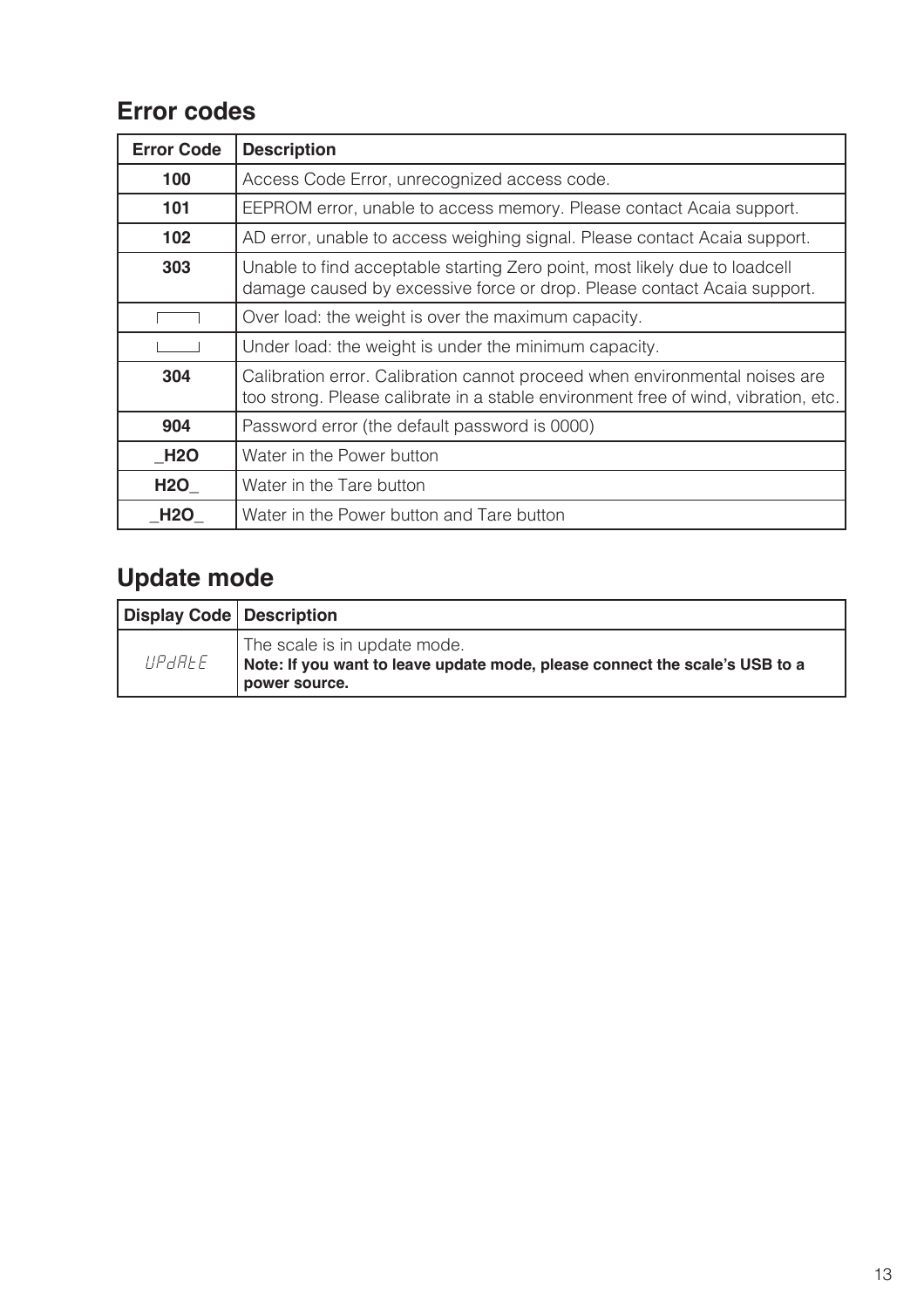## **Specifications**

| <b>Model</b>              | AC001                                                                                                                                                                |
|---------------------------|----------------------------------------------------------------------------------------------------------------------------------------------------------------------|
| <b>Product Weight</b>     | $70 g \pm 5 g$                                                                                                                                                       |
| <b>Product Dimensions</b> | W: 65 mm L: 65 mm H: 13 mm                                                                                                                                           |
| <b>Maximum Capacity</b>   | 500 g / 17.63 oz                                                                                                                                                     |
| <b>Minimum Weight</b>     | 0.01 <sub>g</sub>                                                                                                                                                    |
| <b>Measuring Units</b>    | g / oz                                                                                                                                                               |
| <b>Readability</b>        | $0.01$ g / 0.05 g                                                                                                                                                    |
| <b>Repeatability</b>      | $0.01$ g / 0.05 g                                                                                                                                                    |
| <b>Linearity</b>          | $1 d / 2 d (d = 0.01 g / 0.05 g)$                                                                                                                                    |
| <b>Indication Limit</b>   | 515 g / 18.16 oz                                                                                                                                                     |
| <b>Power Supply</b>       | 5 V / 500 mA                                                                                                                                                         |
| <b>Battery</b>            | Lithium-ion rechargeable 3.7 V 310 mAh                                                                                                                               |
| <b>Battery Life</b>       | Up to 7 hours                                                                                                                                                        |
| <b>Display</b>            | LED                                                                                                                                                                  |
| <b>Material</b>           | Aluminum, Acrylic                                                                                                                                                    |
| <b>Connectivity</b>       | Bluetooth 4.0                                                                                                                                                        |
| <b>Warranty</b>           | 1 Year                                                                                                                                                               |
| <b>Inside the Package</b> | Acaia Cinco Scale (Silver) x 1<br>Acaia Cinco Carrying Case x 1<br>Acaia 5th Anniversary Pin Set x 1<br>Acaia Scale Weight 100 g x 1<br>Micro USB Charging Cable x 1 |